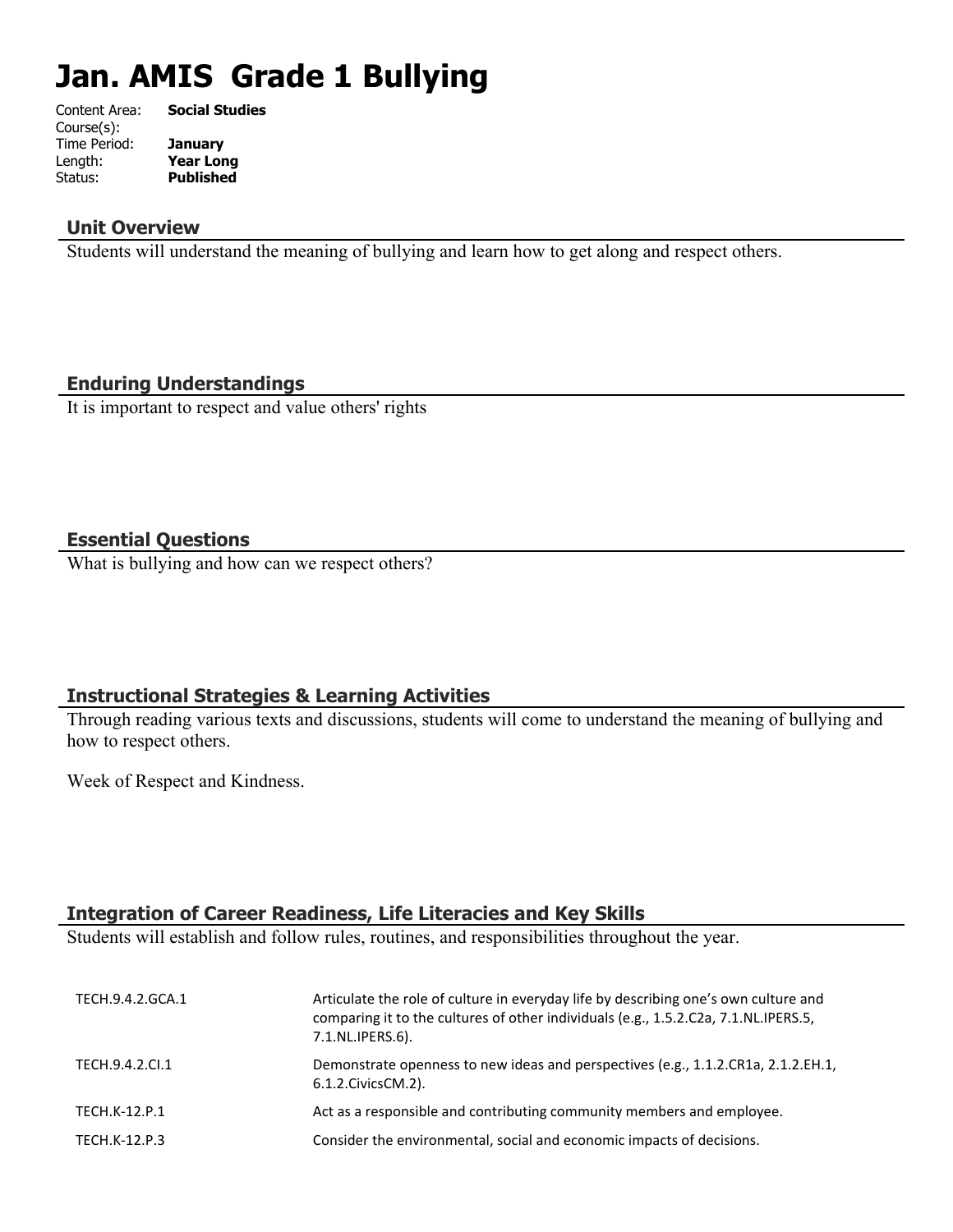| TECH.K-12.P.5 | Utilize critical thinking to make sense of problems and persevere in solving them. |
|---------------|------------------------------------------------------------------------------------|
| TECH.K-12.P.6 | Model integrity, ethical leadership and effective management.                      |
| TECH.K-12.P.9 | Work productively in teams while using cultural/global competence.                 |

## **Technology and Design Integration**

Students will interact with the Smartboard throughout the unit.

| Storyline Online |                                                                                                                                                                                                                            |
|------------------|----------------------------------------------------------------------------------------------------------------------------------------------------------------------------------------------------------------------------|
| TECH.8.1.2       | Educational Technology: All students will use digital tools to access, manage, evaluate, and<br>synthesize information in order to solve problems individually and collaborate and to<br>create and communicate knowledge. |
| TECH.8.1.2.A.4   | Demonstrate developmentally appropriate navigation skills in virtual environments (i.e.,<br>games, museums).                                                                                                               |

### **Interdisciplinary Connections**

Students will use various texts and Scholastic News to identify main topics and show connections between events and ideas.

| LA.RL.1.9   | Compare and contrast the adventures and experiences of characters in stories.                                                                          |
|-------------|--------------------------------------------------------------------------------------------------------------------------------------------------------|
| LA.SL.1.2   | Ask and answer questions about key details in a text read aloud or information presented<br>orally or through other media.                             |
| LA.SL.1.3   | Ask and answer questions about what a speaker says in order to gather additional<br>information or clarify something that is not understood.           |
| LA.SL.1.1   | Participate in collaborative conversations with diverse partners about grade 1 topics and<br>texts with peers and adults in small and larger groups.   |
| LA.SL.1.1.A | Follow agreed-upon norms for discussions (e.g., listening to others with care, speaking one<br>at a time about the topics and texts under discussion). |
| LA.SL.1.1.B | Build on others' talk in conversations by responding to the comments of others through<br>multiple exchanges.                                          |
| LA.SL.1.1.C | Ask questions to clear up any confusion about the topics and texts under discussion.                                                                   |
| LA.RL.1.1   | Ask and answer questions about key details in a text.                                                                                                  |
| LA.RL.1.2   | Retell stories, including key details, and demonstrate understanding of their central<br>message or lesson.                                            |
| LA.RL.1.3   | Describe characters, settings, and major event(s) in a story, using key details.                                                                       |

#### **Differentiation**

- Understand that gifted students, just like all students, come to school to learn and be challenged.
- Pre-assess your students. Find out their areas of strength as well as those areas you may need to address before students move on.
- Consider grouping gifted students together for at least part of the school day.
- Plan for differentiation. Consider pre-assessments, extension activities, and compacting the curriculum.
- Use phrases like "You've shown you don't need more practice" or "You need more practice" instead of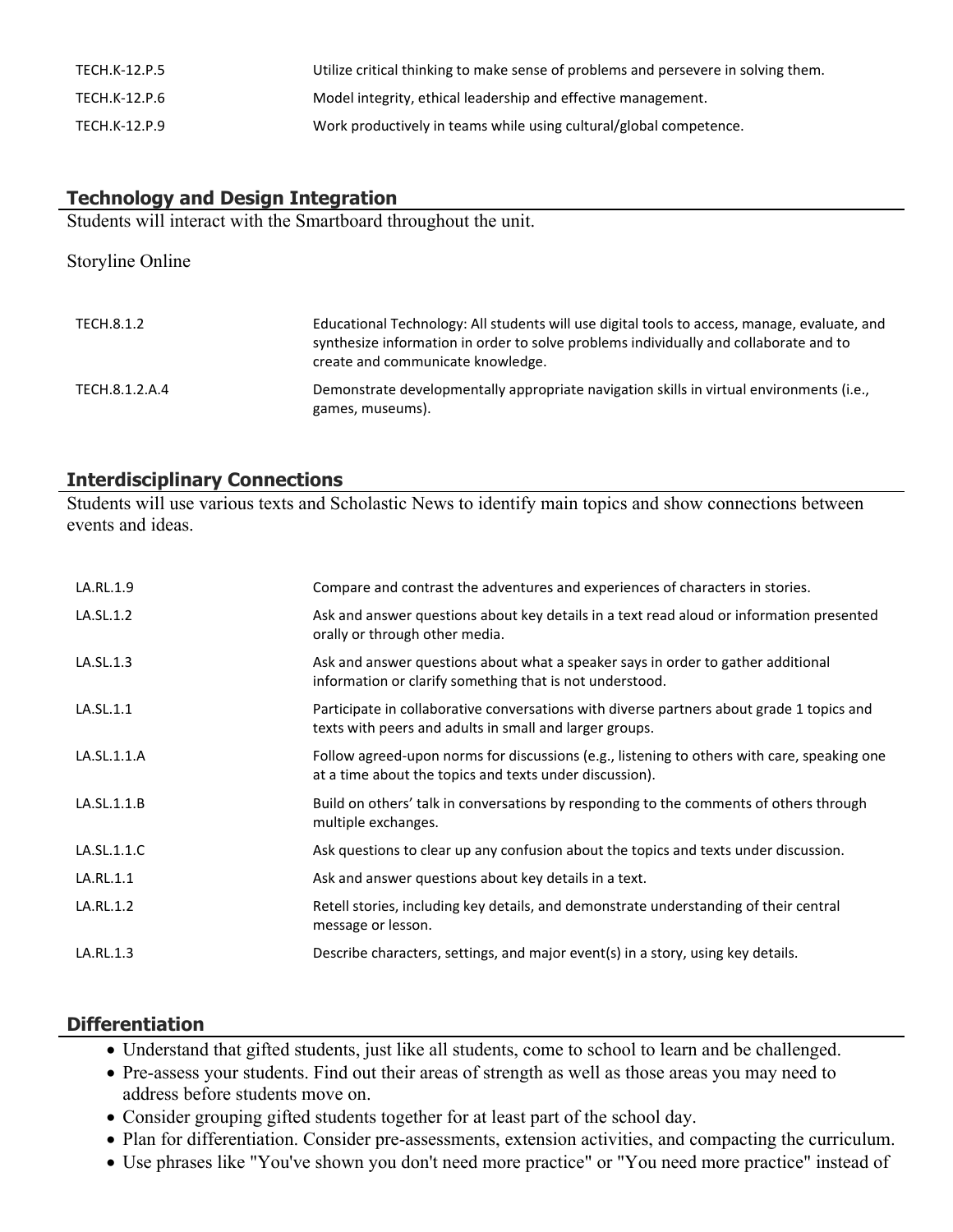words like "qualify" or "eligible" when referring to extension work.

- Encourage high-ability students to take on challenges. Because they're often used to getting good grades, gifted students may be risk averse.
- **Definitions of Differentiation Components**:
	- o Content the specific information that is to be taught in the lesson/unit/course of instruction.
	- o Process how the student will acquire the content information.
	- o Product how the student will demonstrate understanding of the content.
	- o Learning Environment the environment where learning is taking place including physical location and/or student grouping

#### **Differentiation occurring in this unit:**

Students will receive individual support or challenges as needed with the curriculum materials.

# **Modifications & Accommodations**

Refer to QSAC EXCEL SMALL SPED ACCOMMOCATIONS spreadsheet in this discipline.

#### **Modifications and Accommodations used in this unit:**

IEP's and 504 accommodations will be utilized.

#### **Benchmark Assessments**

**Benchmark Assessments** are given periodically (e.g., at the end of every quarter or as frequently as once per month) throughout a school year to establish baseline achievement data and measure progress toward a standard or set of academic standards and goals.

#### **Schoolwide Benchmark assessments:**

Aimsweb benchmarks 3X a year

Linkit Benchmarks 3X a year

DRA

#### **Additional Benchmarks used in this unit:**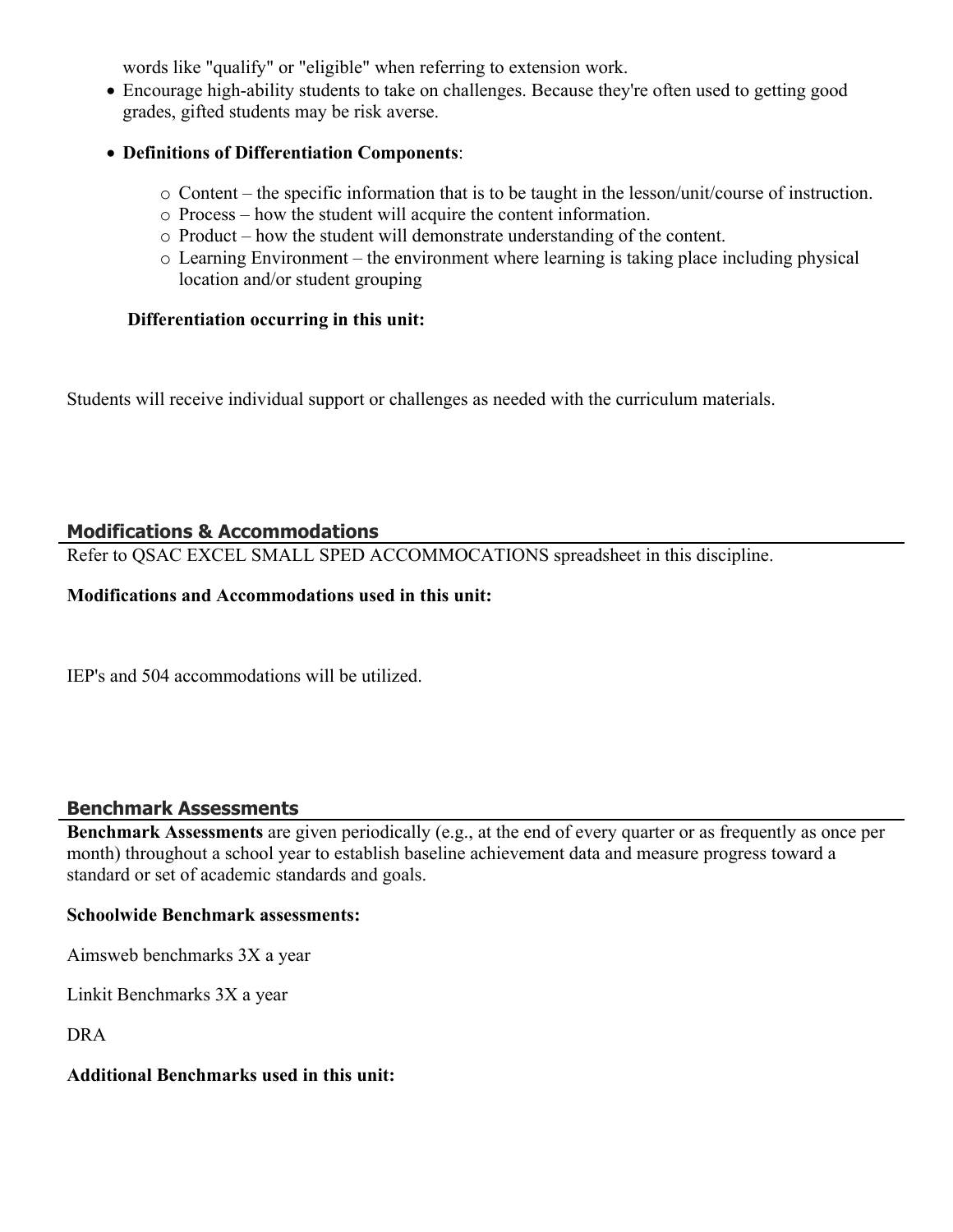## **Formative Assessments**

Assessment allows both instructor and student to monitor progress towards achieving learning objectives, and can be approached in a variety of ways. **Formative assessment** refers to tools that identify misconceptions, struggles, and learning gaps along the way and assess how to close those gaps. It includes effective tools for helping to shape learning, and can even bolster students' abilities to take ownership of their learning when they understand that the goal is to improve learning, not apply final marks (Trumbull and Lash, 2013). It can include students assessing themselves, peers, or even the instructor, through writing, quizzes, conversation, and more. In short, formative assessment occurs throughout a class or course, and seeks to improve student achievement of learning objectives through approaches that can support specific student needs (Theal and Franklin, 2010, p. 151).

#### **Formative Assessments used in this unit:**

**Discussions** 

Printables

Drawings

#### **Summative Assessments**

**Summative assessments** evaluate student learning, knowledge, proficiency, or success at the conclusion of an instructional period, like a unit, course, or program. Summative assessments are almost always formally graded and often heavily weighted (though they do not need to be). Summative assessment can be used to great effect in conjunction and alignment with formative assessment, and instructors can consider a variety of ways to combine these approaches.

#### **Summative assessments for this unit:**

Printables in Scholastic News